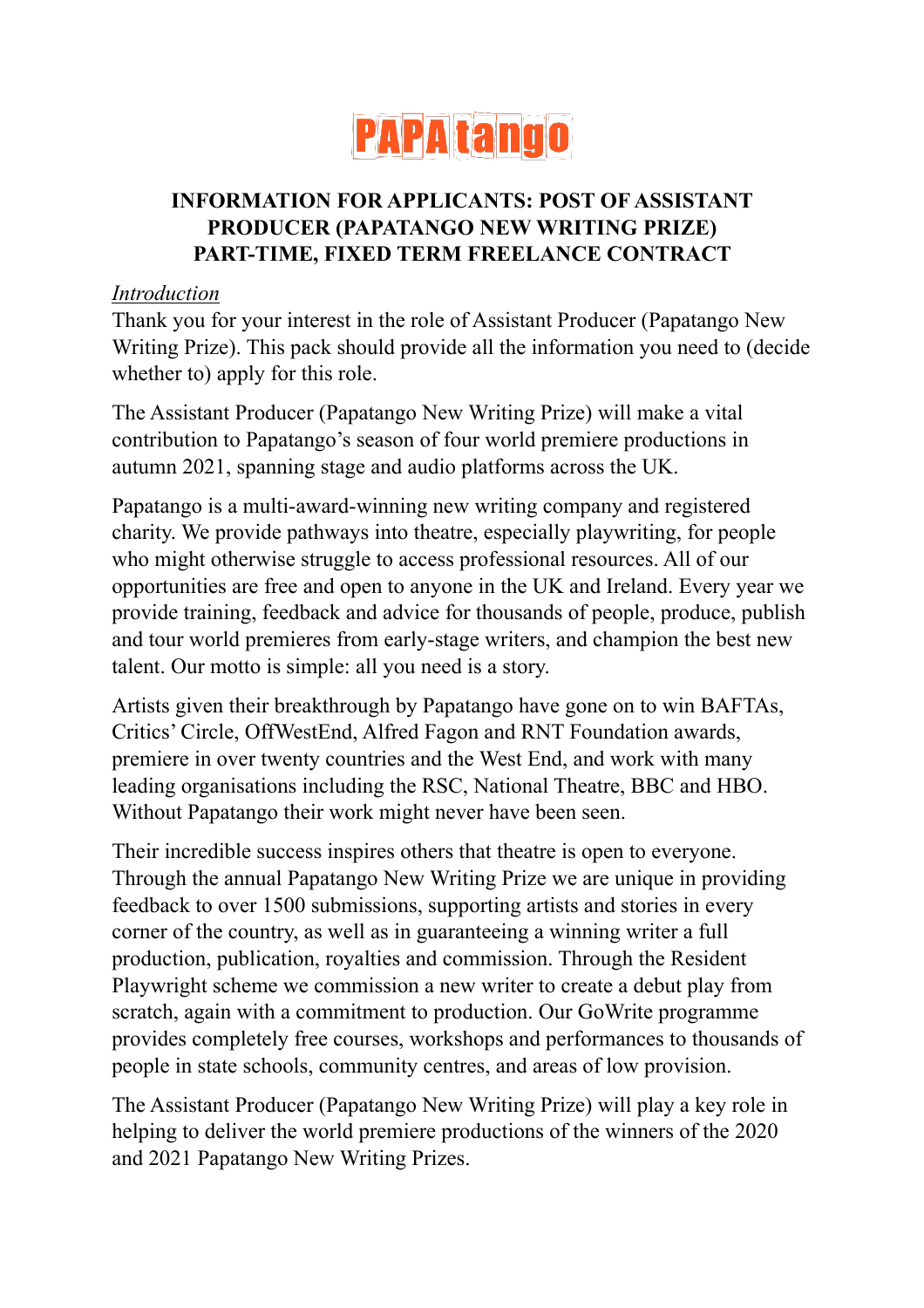#### *Job Description*

The Assistant Producer (Papatango New Writing Prize) will work across two separate projects: the 2020 Prize and the 2021 Prize.

The 2020 Prize was won by *Old Bridge* by Igor Memic. Its world premiere production will now take place later this year at the Bush Theatre.

The 2021 Prize was remodelled to take account of theatre's exceptional present circumstances. In partnership with English Touring Theatre, it has expanded to support three winners, who will each be awarded audio production, digital publication and a fee. The audio productions will tour the UK in free listening stations throughout the autumn and winter.

The Assistant Producer (Papatango New Writing Prize) will therefore support the stage production of *Old Bridge* and the digital productions of this year's three winners. They will be line-managed by the Executive Director, but will work with a large degree of autonomy and should be comfortable with this.

Responsibilities will include:

- Casting administration: maintaining lists on Spotlight, checking availabilities with agents, scheduling auditions, preparing sides, and liaising with actors before and after their meetings
- Dramaturgical management: reviewing reader feedback for quality and consistency, then issuing it to writers, using a bespoke submissions portal
- Tour management: maintaining the schedule of the 2021 Prize tour, liaising with venues, organising logistics, and helping to devise and deliver plans for accessibility and audience development
- Supporting rehearsals and production: taking minutes at production meetings, representing Papatango at rehearsals, and supporting artists and freelancers in their work as needed
- Supporting press nights and public engagements: planning and overseeing events including press nights, issuing invitations and maintaining guest lists, and liaising with venues and stakeholders
- Marketing: contributing to social media strategies, compiling biographies and headshots for creatives and casts, and coordinating press releases
- Monitoring & evaluation: collating feedback and data as instructed
- Contributing to a shared company culture: joining weekly team meetings, providing project updates, and abiding by our policies, ethos and mission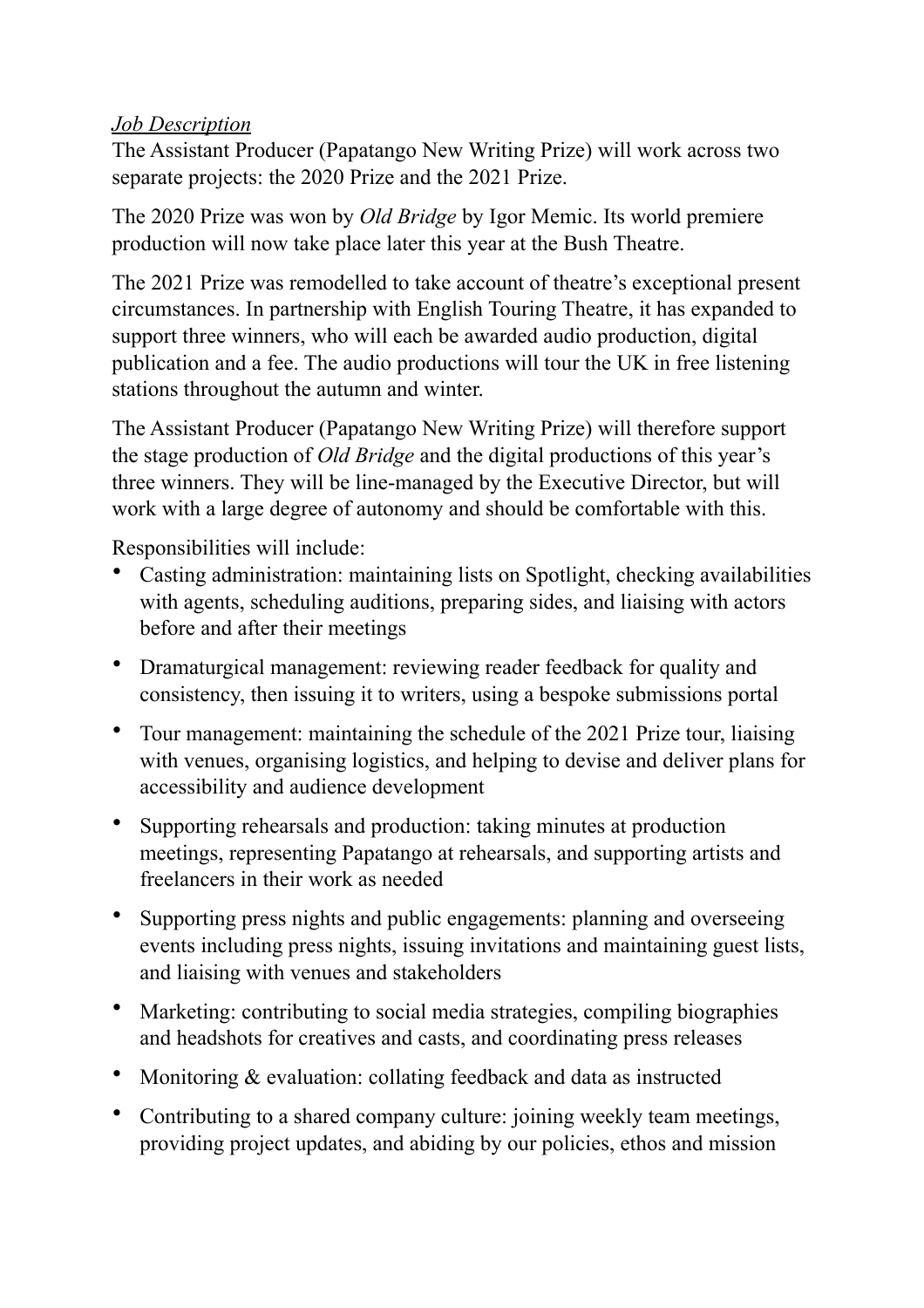• Administration: supporting Papatango's executive team in issuing contracts, preparing playtexts for publication, acting as a contact point for queries, and otherwise being willing to undertake any work that may reasonably be required

## *Candidate Profile*

The successful applicant will be able to demonstrate the following skills:

- Knowledge of professional casting processes, including using Spotlight, liaising with agents and actors, and managing auditions
- Insight into framing and conveying supportive communications to writers
- Understanding of touring theatre, especially the ability to liaise with venues to coordinate complex logistical operations
- Familiarity with the rehearsal and production process, and ability to contribute to this sensitively, proactively and constructively
- Confidence working across multiple projects and juggling a range of tasks

#### *Role Profile*

This is a role delivering specific services on a part-time, fixed-term basis: it is thus an opportunity for a self-employed contractor.

The Assistant Producer (Papatango New Writing Prize) will undertake a total of 34 days of work from 12 July to 5 November 2021.

A working day will consist of the equivalent of 8 hours including an hour-long lunch break. Some occasional evening work will be required.

This commitment equates to working 2 days per week, but the actual schedule of days/hours of work will be arranged by mutual agreement following appointment. Papatango recognise the need to be collaborative in agreeing the parameters of a part-time, freelance role, so are open to arranging a schedule with a good degree of flexibility to accommodate the right candidate's needs.

The fee is £3,400 (equivalent to £100 per day).

The role will consist of a mix of home working and joining company activities at a range of sites across central London. It is therefore best suited to someone based in or near to London. All working locations away from the Assistant Producer (Papatango New Writing Prize)'s home base will be fully accessible.

## *Application and Assessment Process*

Please email  $i_{obs}$  ( $\alpha_{papatango.co.uk}$  with your name as the subject and attach either a cover letter (1 to 2 pages) OR a link to a pre-recorded video or audio clip (5 to 10 minutes). Please explain how you meet the candidate profile.